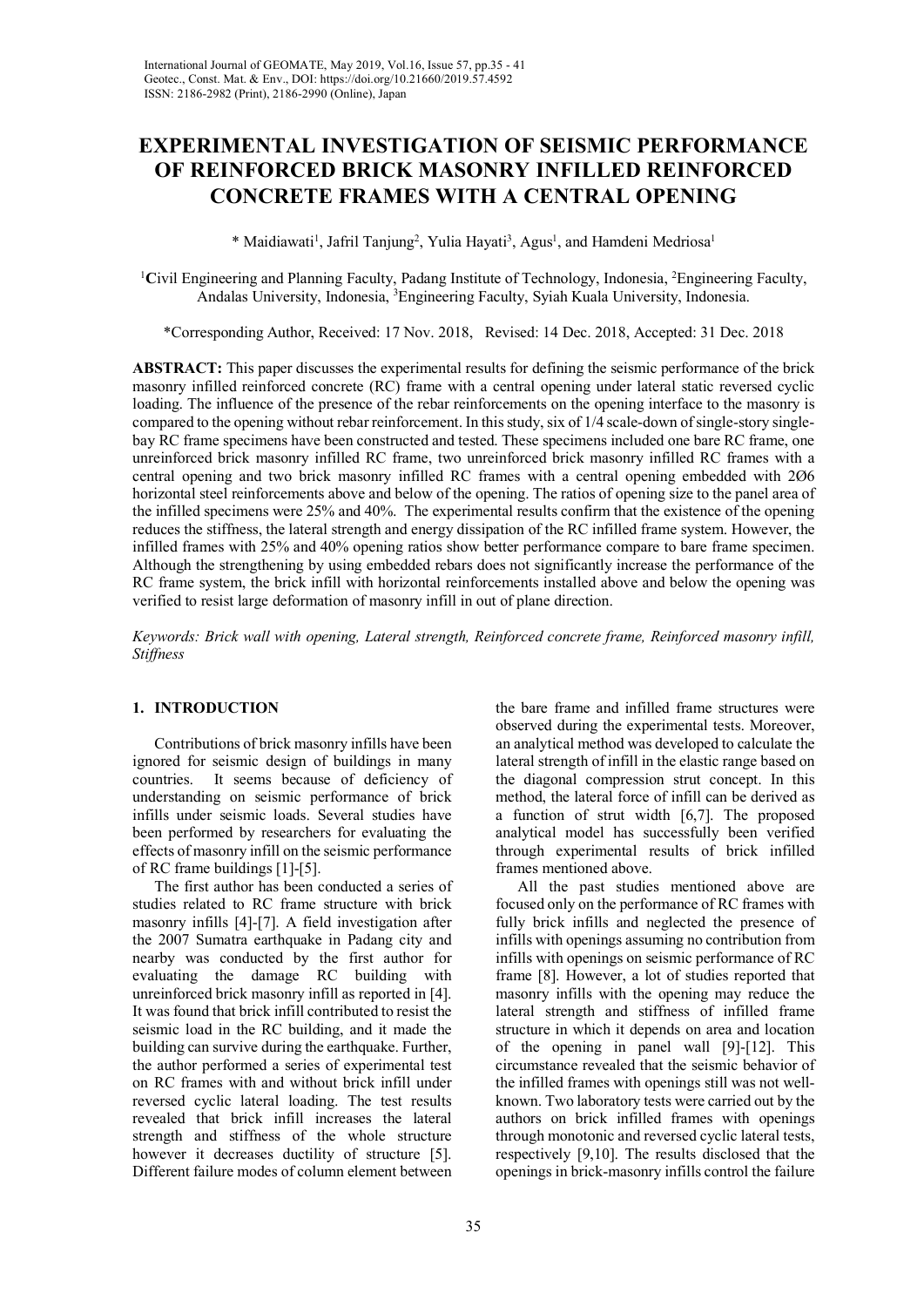mechanism, the lateral strength and the stiffness of the overall structure. Failure of infill occurred at the corners of openings as the weakest part of the panel.

In the current study, the behavior of RC frames with brick infills with a central opening with embedded rebars reinforcements horizontally located above and below openings was investigated through lateral static reversed cyclic loading tests.

# **2. EXPERIMENTAL PROGRAM**

# **2.1 Test Model**

Six of 1/4-scaled-down of single bay and single story RC frame specimens have been constructed, i.e. bare RC frame (BF), RC frame with fully brick infill (IFSW), RC frames with brick infills having a central opening in ratio of the opening of 25% without reinforcements  $(IF<sub>O-1</sub>)$  and with reinforcements (IFOR-1), and RC frames with infills having a central opening in ratio of the opening of  $40\%$  without reinforcements (IF<sub>O-2</sub>) and with reinforcements (IF<sub>OR-2</sub>) as exhibited in Fig.1.



Fig. 1 Detailed drawing of the specimen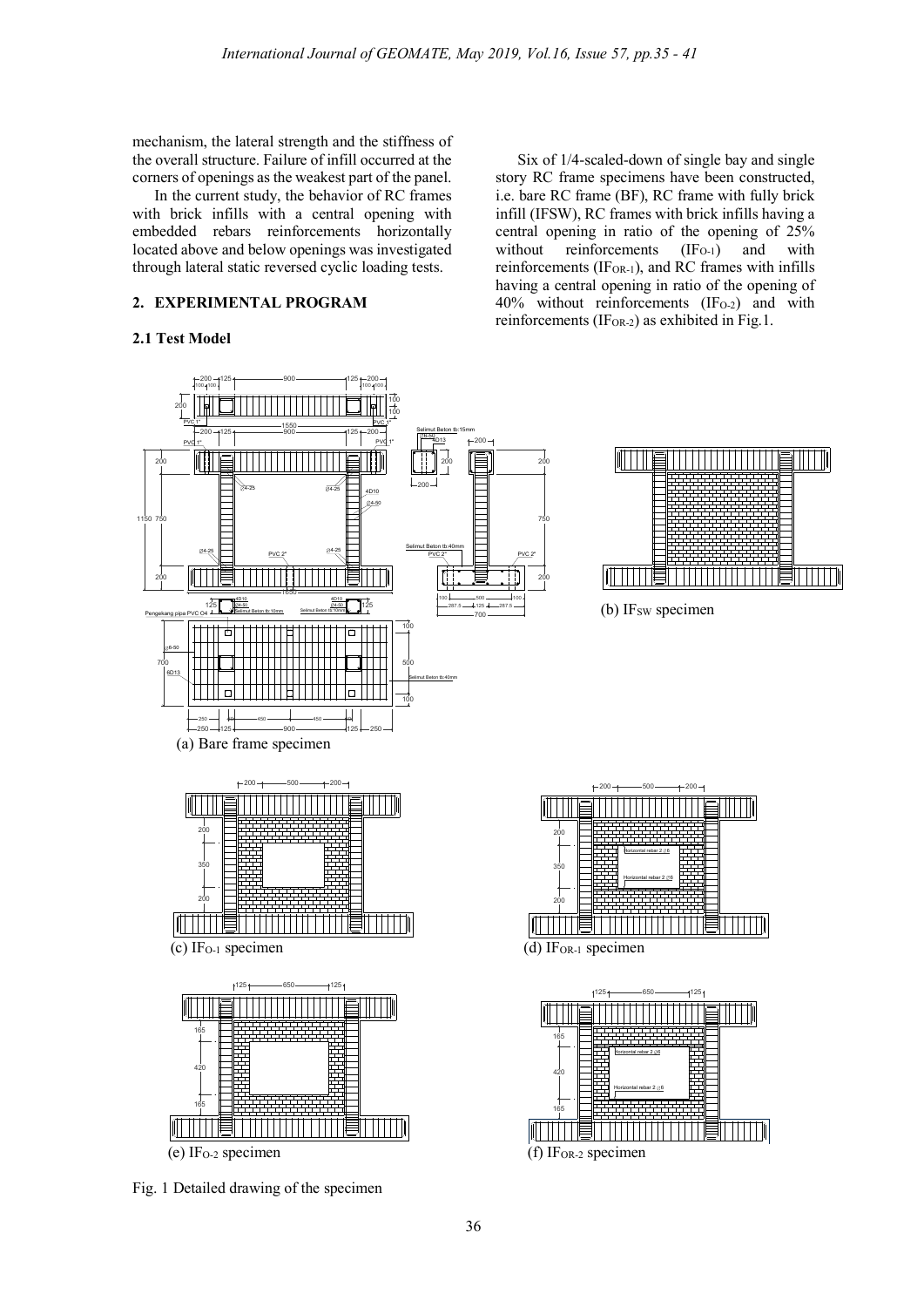All RC frame specimens were constructed in identical dimensions in which the detailing of the structures represents the first story of typical Indonesian low-rise RC buildings. The crosssections and reinforcements' arrangement of frame elements are shown in Fig. 1(a). The figures 1(b) to  $1(f)$  show the specimens of IF<sub>SW</sub>, IF<sub>O-1</sub>, IF<sub>OR-1</sub>, IF<sub>O-</sub> 2, and IFOR-2, respectively. The parameters studied in this experimental evaluation were influence of ratio of opening size to panel wall area,  $\alpha$ , of 25% and 40% and effects of 2Ø6 reinforcements horizontally embedded below and above the openings. No shear connectors were used between columns and infills. Table 1 summarized the specimens and their variance. Brick units of 1/4 scale clay bricks of dimensions of 60 mm in length, 30 mm in width and 13 mm in height and mortar beds with the composition of cement: water  $= 1: 0.5$ were used to construct the infills. The wall surfaces were plastered with mortar of 5.0 mm in thickness.

Table 1 Experimental parameters of the specimens

| Specimens    | Column            | Brick infill |        |
|--------------|-------------------|--------------|--------|
|              |                   | $\alpha$ (%) | Rebars |
| BF           | cross-            |              |        |
| <b>IF</b> sw | section:          | 0            |        |
| $IF_{O-1}$   | 125x125           | 25           |        |
| $IFOR-1$     | main bar:         | 25           | 206    |
| $IFO-2$      | 4D10              | 40           |        |
| $IFOR-2$     | hoop: 2-04-<br>50 | 40           | 206    |

# **2.2 The Material Properties**

The mechanical properties were the same for all specimens which were obtained through material samples tests. The compressive strengths of concrete and brick masonry prism were 49.9 N/mm2 and 13.0 N/mm<sup>2</sup>, respectively. The yield strengths of reinforcements were 390.2 N/mm<sup>2</sup>, 346.8 N/mm<sup>2</sup>, 462.0 N/mm<sup>2</sup>, and 421,1 N/mm<sup>2</sup> for rebars of  $\varnothing$ 4, Ø6, D10, and D13, respectively. The tensile strengths of reinforcements were 598.3 N/mm<sup>2</sup>, 448.6 N/mm2 , 619.7 N/mm2 and 582.4 N/mm2 for rebars of Ø4, Ø6, D10, and D13, respectively. The average compressive strength of brick was 10.9  $N/mm<sup>2</sup>$ .

### **2.3 Loading Method and Measurement**

The structural tests were conducted at the Structure and Construction Material Laboratory of Civil Engineering Department, Syiah Kuala University, Banda Aceh, Indonesia. The specimen was subjected to reversed cyclic lateral loads as shown in the schematic of the test setup and loading system in Fig. 2(a).

The horizontal and vertical displacements of the specimens were measured with transducers in several positions on specimens as shown in Fig. 2(b). The applied loads, as well as the displacements, were monitored throughout the tests. To identify the failure process and mechanisms of specimens, initiated cracks and crack propagation were marked on the specimens at the peak and residual drifts in each loading cycle.

Figure 3 shows the loading history of cyclic loading which was referred to [13]. The drift angel R used to control the incremental lateral load applied on specimens was an initial cycle to  $R=1/800$  and then followed by two cycles to R=1/400, 1/200, 1/100, 1/50, 1/25, 1/12.5 and 1/10. If the specimens failed before the final cycles, the loading was stopped.



Fig. 2 Schematic view of the test setup

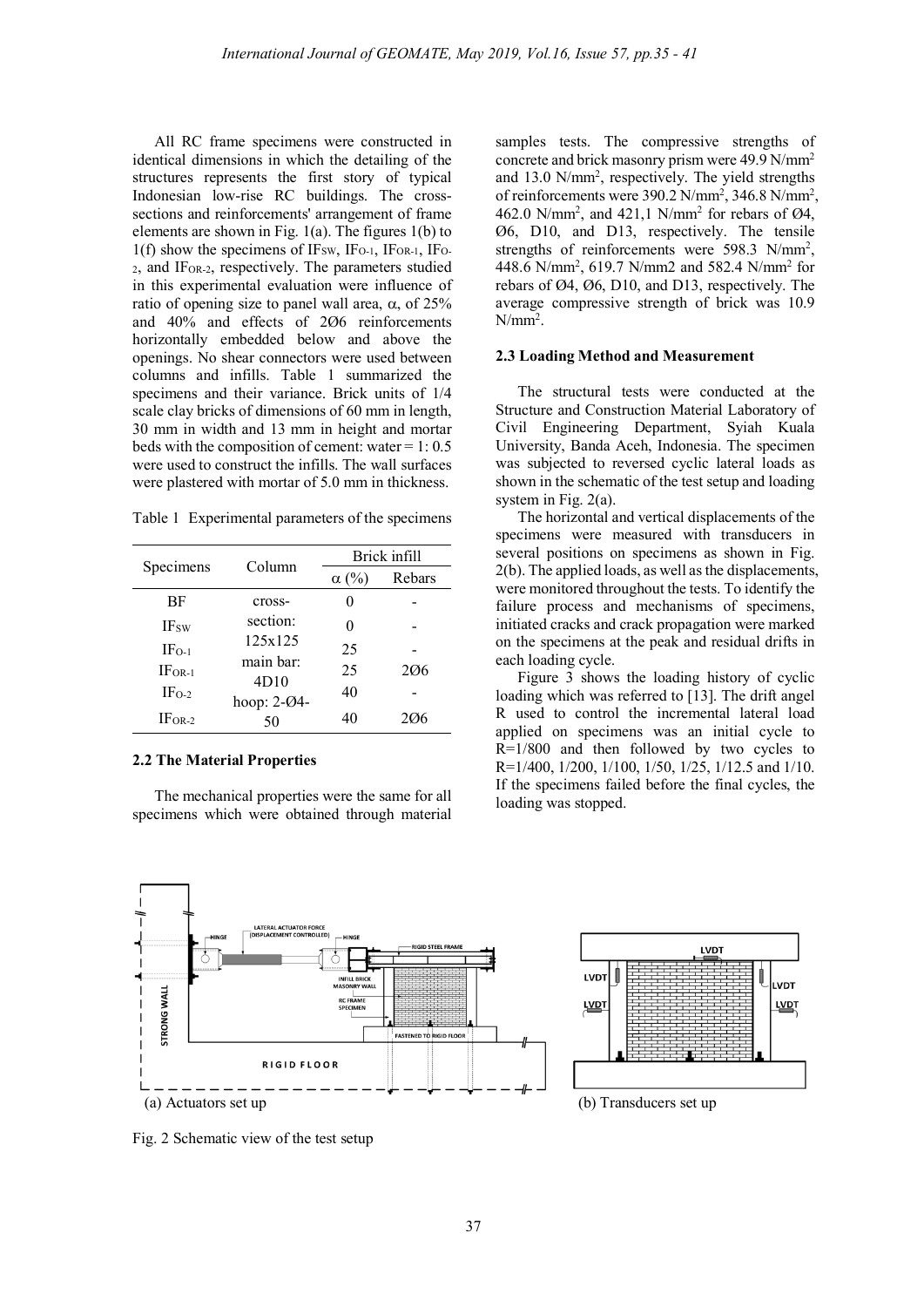

Drift ratio (% rad)

#### Fig. 3 Loading history

# **3. TEST RESULTS AND DISCUSSION**

#### **3.1 Failure Process and Mechanism**

The failure process and mechanism for all specimens were investigated during experimental works and described as follow.

#### *3.1.1 BF specimen.*

The initial flexural crack was detected during the cycle to  $R=1/400$  at the top of the tensile column at the lateral displacement of 1.2 mm and the initial shear crack appeared during the cyclic to  $R=1/200$ at 3.8 mm lateral displacement at the bottom of the compressive column. The cracks developed during the next cycle loading. During the cycle to R=1/12.5, the compressive column failed in shear at 58.8 mm lateral displacement. Soon after the shear failure of both columns, the lateral strength significantly degraded. Fig 4(a) shows the form of BF specimen under the cyclic loading to drift angle 1/50 rad.

#### *3.1.2 IFSW Specimen.*

The separation crack was discovered between column and wall at loading cycle of R=1/800. Initial flexural and shear cracks were found out at the tensile column during the cycle to R=1/400 at the lateral displacements of 1.3 mm and 1.6 mm, respectively. The initial diagonal shear crack was observed during cycle to R=1/200 at 3.4 mm displacement at the center of the panel wall. Shear failure of brick wall occurred during the cycle to R=1/50, and then the lateral strength degraded significantly. After the failure of the brick wall in out of plane direction, the boundary column failed in shear at the cycle of R=1/12.5. The crack pattern of the IF<sub>SW</sub> specimen at cycles of 1/50 rad is shown in Fig. 4(b).

## *3.1.3 IFO-1 Specimen.*

The shear cracks in infill existed at the top left corner of the opening and the bottom right corner of the opening at a displacement of 0.45 mm during the first cycle of loading. Initial flexural crack at the tensile column occurred at 1.9 mm displacement during the cycle to R=1/400. The initial shear crack appeared at the tensile column at 3.5 mm displacement during the cycle to  $R=1/200$ . The infill wall failed in shear at the corner of opening at the cycle of R=1/25 and column failed in shear at the cycle of  $R=1/12.5$ . The condition of the IF<sub>O-1</sub> specimen at the cycle to R=1/50 rad is presented in Fig. 4(c).

### *3.1.4 IFOR-1 Specimen.*

Initial shear crack at the left corner of the opening and initial flexural crack above the opening of infill was observed at 0.75 mm displacement during the cycle of R=1/800. Initial flexural crack was observed at the tensile column at the displacement of 1.7 mm during the cycle to R=1/400. The initial shear crack appeared at the tensile column at the displacement of 3.8 mm during the cycle to R=1/200. During the subsequent cycles, flexural cracks at along height of both columns and shear cracks at the bottom of the compressive column were developed. Shear cracks propagated in infill at the left and right sides of the opening and below the opening. Shear failure of tensile column occurred at the cycle of 1/12.5. Infill failed in out of plane direction at the cycle of 1/10. Fig.  $4(d)$  shows the condition of the IF<sub>OR-1</sub> specimen during the cycles to R=1/50 rad.

#### *3.1.5 IFO-2 specimen.*

During the first cycle of loading, it was found out the initial flexural crack at the tensile column at 0.4 mm displacement and the initial shear crack in infill at the left top corner of the opening at the displacement of 0.8 mm. During the cycle to  $R=1/200$ , the initial shear crack at the top of the tensile column has appeared at 2.4 mm displacement. Shear failure of the bottom compressive column occurred during the cycle to R=1/12.5 followed by failure of the wall in out of direction. The condition of the  $IF<sub>O-2</sub>$  specimen under cycle to 1/50 rad is displayed in Fig. 4(e).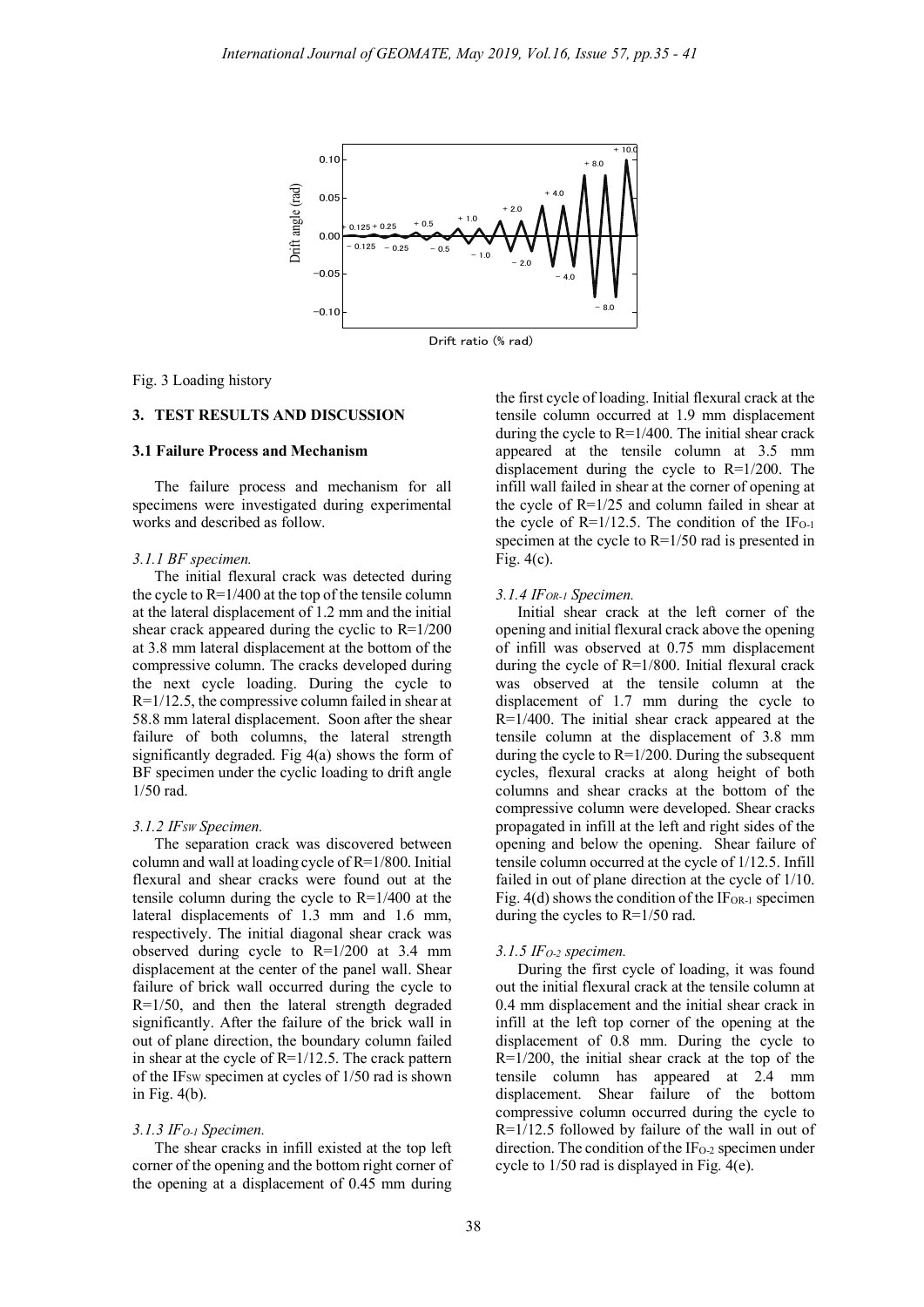

(a) BF specimen (b) IF<sub>SW</sub> specimen (c) IF<sub>O-1</sub> specimen





ļ



# Fig. 4 Specimen at drift angle, R=1/50

#### *3.1.6 IFOR-2 Specimen.*

During the cycle of R=1/800, initial flexural and shear cracks in infill were detected at the top left corner of the opening at 1.4 mm displacement. Initial flexural crack at the top of the tensile column was observed at the displacement of 1.1 mm during the cycle to R=1/400. The initial shear crack appeared at the top of the tensile column at the displacement of 2.9 mm. At the subsequent cycles, propagation of flexural and shears cracks in both columns and development of shear cracks at the left side was noticed. The top of the tensile column failed in shear during the cycle to R=1/12.5. Moreover, brick infill failed in out of plane direction at the cycle of  $R=1/10$ . Fig. 4(f) shows the condition of the  $IF<sub>OR-2</sub>$  specimen under the cycle to 1/50 rad.

#### **3.2 Comparison of the Seismic Performance**

Figure 5 shows the relationship between lateral force and lateral displacement in hysteresis loops and envelop curves to indicate the seismic performance of specimens. The bare frame (BF) and fully brick infilled frame  $(IF_{SW})$  specimens achieved their maximum lateral strength of 51.3kN and 127.7kN at the 57.8 mm and 7 mm displacements, respectively.

In the cases of the infilled frames with opening specimens, the maximum lateral strength of 74.1kN, 76.1kN, 61.5kN and 60.4kN at 14.0 mm, 14.8 mm, 14.9 and 13.9 mm of the lateral

displacements for IF<sub>O-1</sub>, IF<sub>OR-1</sub>, IF<sub>O-2</sub>, and IF<sub>OR-2</sub>, respectively. It revealed that the presence of the center opening reduces the lateral strength and stiffness of the overall infilled frame structure. The fully brick infilled increase the lateral strength of the RC frame about 2.5 times compared to the bare frame. The opening ratios of 25% and 40% in infill decrease the lateral strength of the fully brick infilled frame to 0.59 times and 0.48 times, respectively. However, the lateral strengths of infills with opening rations of 25% and 40% were higher 1.4 times and 1.2 times than that of the bare frame, respectively. According to A comparison of seismic performance shown in Figs. 5(c), 5(d), 5(e) and 5(f), it seems that the horizontal reinforcements installed under and above the opening were ineffective to increase the lateral strength of the overall structure. These reinforcements effectively controlled the growth of the shear cracks at the corners of the opening and contributed to preventing the failure of the infill in out of plane direction. The deformation capacities of the structures, which were determined when the lateral force degraded to 80% after the maximum of the lateral force, were reached at displacements of 63.0 mm for BF, 27.7 mm for IFsw, 57.7 mm for IF $o_{-1}$ , 59.5 mm for IF<sub>OR-1</sub>, 69.6 mm for IF<sub>O-2</sub> and IF<sub>OR-2</sub> specimens. It indicates that the infilled frames with the central opening more ductile than the fully infilled frame. However, the reinforced opening infills were not more ductile than unreinforced opening infills.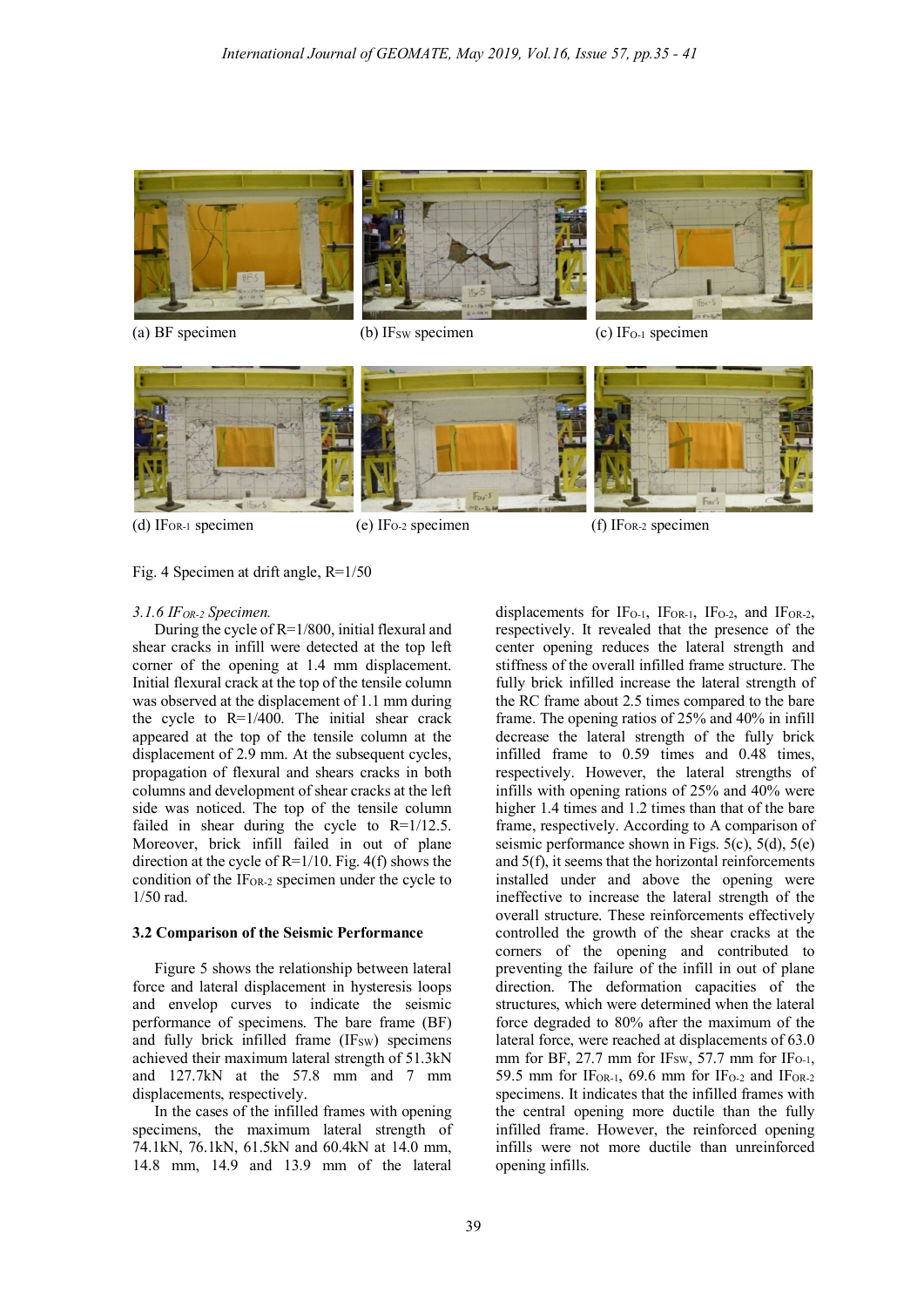

Fig. 5 Lateral strength-displacement relationship.

#### **3.3 Energy Dissipated**

The energy on frame structure due to the seismic force can be dissipated by the response of the hysteresis loop without a significant reduction in strength of structure [14]. Therefore, the area enclosed by the hysteresis loops indicated in Fig. 5 can be evaluated to represent the energy dissipated of the specimen. The comparisons of the cumulative energy dissipation for all specimens are presented in Fig. 6. The figure exhibits that the dissipated energy of the infilled frame decreased as opening existed in the infill. The energy dissipation of the infilled frame with the opening ratio of 40% was almost the same asthat of the bare frame. In the case of infilled frames with embedded rebar



reinforcements, their energy dissipations were relatively the same as that of unreinforced ones.



Fig. 6 Cumulative energy dissipated of specimens